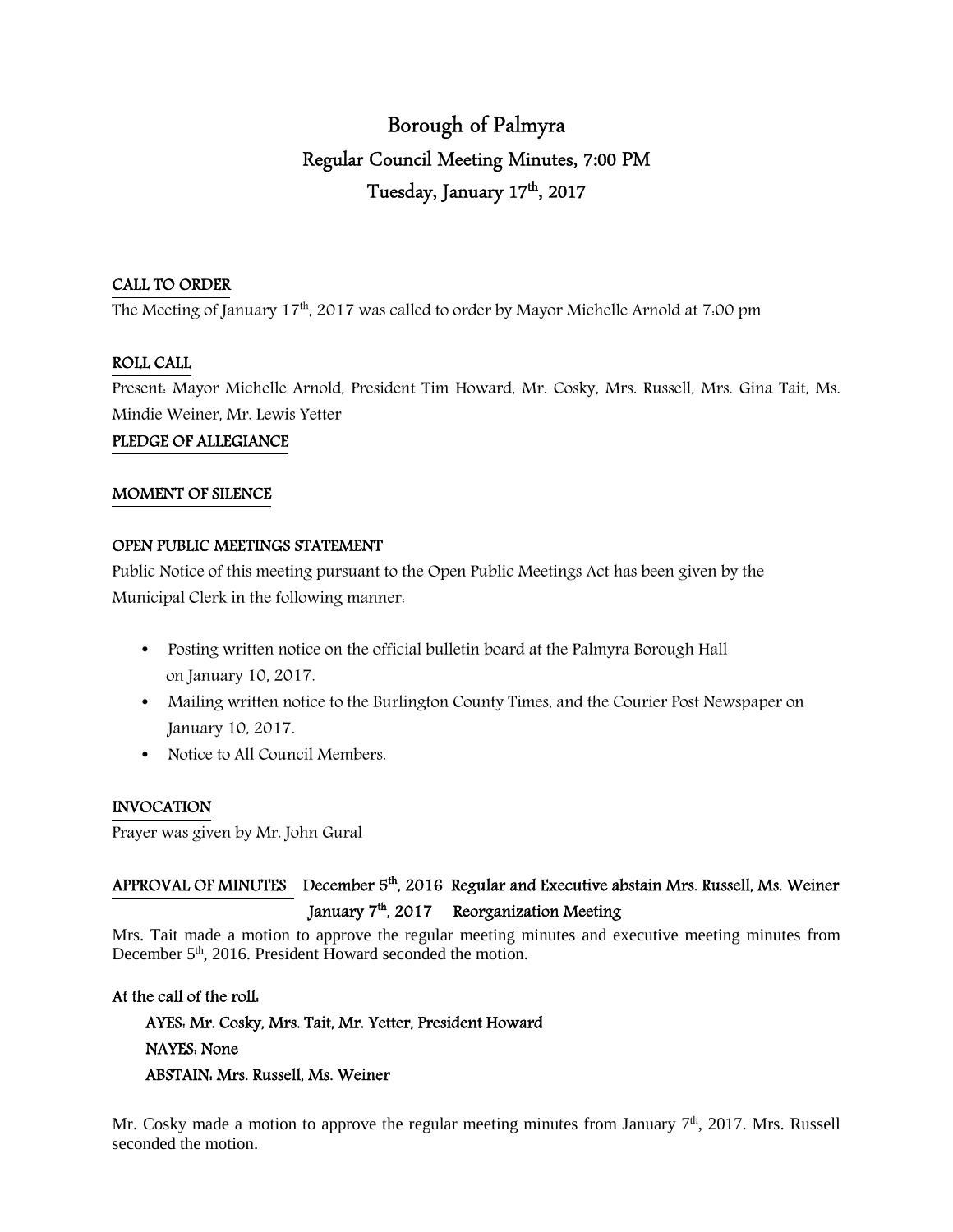# At the call of the roll: AYES: Mr. Cosky, Mrs. Russell, Mrs. Tait, Ms. Weiner, Mr. Yetter, President Howard NAYES: None

#### **CORRESPONDENCE**

Mayor Arnold acknowledged a letter from Matthew Simon regarding Timothy F. McBride obtaining his Eagle Scout rank. Mayor indicated she would both send a note of congratulations and attend the ceremony on February 25<sup>th</sup>, 2017.

#### PUBLIC PORTION

This public portion is for discussion on professional updates, resolutions and ordinances listed on the agenda. Please sign in at the podium, state your name and address for the record. Council will give all comments appropriate consideration. Each citizen will be allotted up to five (5) minutes to speak, in order to allow everyone an opportunity to ask questions and express their opinions or concerns. Please direct all comments to the Mayor. Each citizen may only speak once during each public portion.

President Howard made a motion to open the public portion, Mrs. Russell second the motion.

#### All members present voted in favor of the motion

Mr. Ventura – Cinnaminson Avenue Mr. Ventura stated about eight and a half years ago they were approached by the Borough about the project of placing a mural on the side wall of the Barber Shop. They were told to have the wall prep which was done. Mr. Venture, on behalf of the family, wants to know where the project stands. They are willing to wait until May  $1<sup>st</sup>$ , 2017, however they must have some sort of idea as to what is going on with that project, as the business would like to paint the building in the spring if the project is not moving forward. Mayor Arnold responded the project is moving forward if, you could give us about 30 days, she would be back in touch with the Ventura family regarding the direction we will be going in to get the project moving forward.

Mr. Rader – Harbour Drive Mr. Rader indicated that on the agenda under discussion items is listed Council Committees, additionally on the agenda is listed Committee Reports. Do we have Council Committees? Mayor Arnold indicated "no". Mr. Rader stated that for years the committee appointments have been made by the Mayor, change is good, especially when it improves something; however sufficient information was available to council prior to the reorganization meeting. If the majority of the council members wanted to change the assignment process, they should have made their intentions known prior to the reorganization meeting or when first contacted by the Mayor, not during the meeting, by we don't understand, thus delaying the committee reports until next month. Mr. Rader suggested that maybe the committee assignments should be made by seniority. Mr. Rader then inquired is there a political agenda ahead of the Borough Agenda at Council meetings?

Mr. Norcross – Morgan Avenue Can you explain resolution 2017-59? Mayor Arnold indicated that the property owner purchased a storage container permit, when the company came to deliver the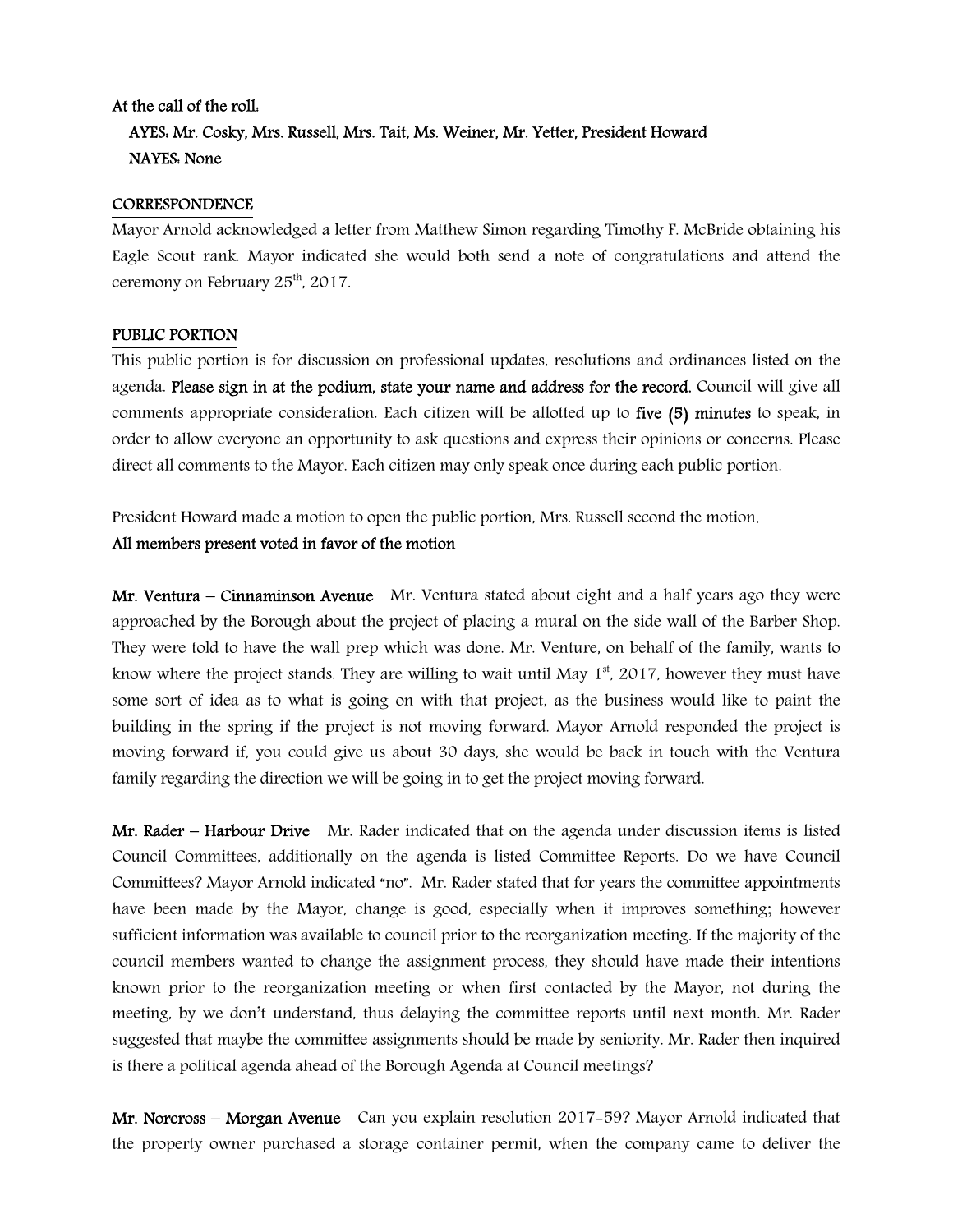container it would not fit, so they could not place the storage container, so we are refunding her storage container permit fee.

No one else from the public wishing to be heard, Mr. Yetter made a motion to close the public portion. Mrs. Russell seconded the motion.

### All members present voted in favor of the motion.

RESOLUTIONS Consent Agenda- Resolution 2017-59 to Resolution 2017- will be enacted as a single motion, if any resolution needs additional discussion it will be removed from the consent agenda and voted on separately.

- Resolution 2017-59, Resolution Authorizing Refund of Storage Container Permit Fee to Carolyn Wargny of 919 Lincoln Avenue, Palmyra, NJ in the amount of \$128.00
- Resolution 2017-60, Resolution Appointing Robert Verry as Hearing Officer for Uniformed Employees
- Resolution 2017–61, Resolution Authorizing the Mayor to Execute the Agreement with the Burlington County Department of Public Works, Division of Mosquito Control
- Resolution 2017-62, Resolution Authorizing the Payment of Bills in the amount of \$1,338,475.62

### Ms. Weiner requested Resolution 2017-61 be removed from the consent agenda

President Howard made a motion to approve the consent agenda Resolution 2017-59 thru Resolution 2017-60 and Resolution 2017-62. Mrs. Russell seconded the motion.

# At the call of the roll: AYES: Mr. Cosky, Mrs. Russell, Mrs. Tait, Ms. Weiner, Mr. Yetter, President Howard NAYES: None

Resolution 2017-61 Resolution Authorizing the Mayor to Execute the Agreement with the Burlington County Department of Public Works, Division of Mosquito Control.

Ms. Weiner indicated in general she has a problem with pesticides. Realizing that there are alternatives methods to mosquito control, if given more time would like to maybe look at some alternative methods. Mr. Cosky asked if neighboring towns spray and we don't, wouldn't that residue still make its way into Palmyra? Mrs. Russell indicated that the spraying not only kills mosquitos it also kills other things for example bees. Mrs. Russell indicated that we must educate the public. Mr. Gural said this agreement only applies to aerial applications; it is a low flying application in woody swampy areas, it is not done over neighborhoods, for example down along the river, in the nature cove on the other side of Rt. 73. Additionally there are an inordinate number of West Nile virus infected mosquitos in Palmyra on an annual basis. We rely on the Burlington County Health Department to provide these services which benefit all municipalities in the county. Additional discussion was had regarding the time frame required to participate in this program.

Mr. Howard made a motion to approve Resolution 2017-61, Mr. Yetter seconded the motion.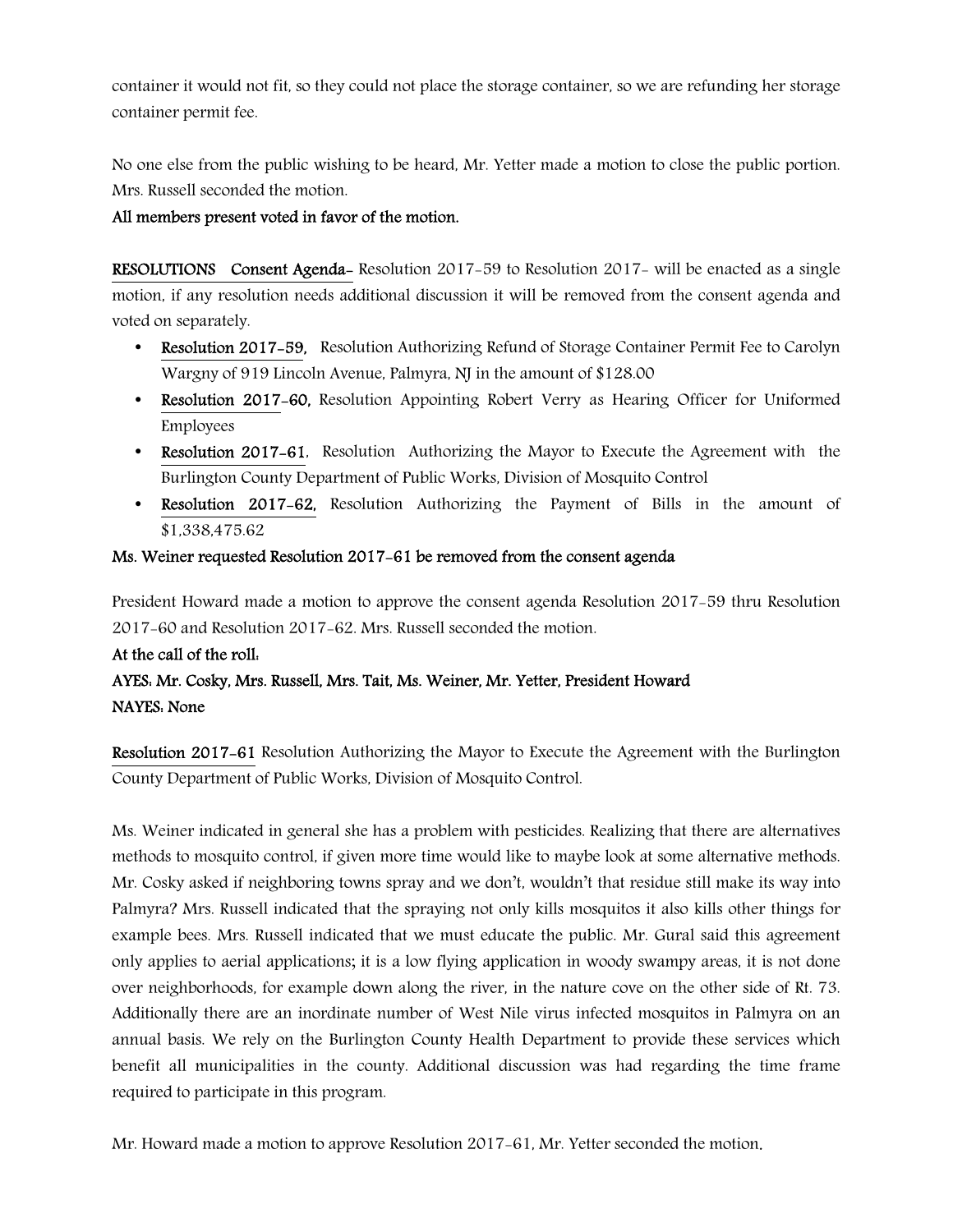At the call of the roll, the vote was:

### AYES: Mr. Cosky, Mrs. Russell, Mrs. Tait, Ms. Weiner, Mr. Yetter, President Howard NAYES: None

#### MOTIONS

Approval of Treasurer's Reports November 2016 & December 2016

President Howard made a motion to approve the Treasurer's Reports for November 2016 and December 2016, Mrs. Tait seconded the motion.

At the call of the roll, the vote was: AYES: Mrs. Tait, Mr. Yetter, President Howard NAYES: None Abstain: Mr. Cosky, Mrs. Russell, Ms. Weiner

#### COMMUNITY SPOTLIGHT

The Broadway Breakfast will be held at the community center on Sunday January  $22<sup>nd</sup>$ , 2017, from 8.30 to 11:30 am.., the play is "Thoroughly Modern Millie", and tickets are \$5.00.

The 3<sup>rd</sup> Annual Give Back Lunch is being held at Orchard Friends School on Friday January 20<sup>th</sup>, 2017 from 11:30 to 12:30.

The Relay for Life Magic & Merriment Comedy /Variety Show is being held on February  $4<sup>th</sup>$ , 2017 at Palmyra High School at 1:00 pm, additional information is available on our website, and this is to benefit the American Cancer Society.

Palmyra Fire Department is holding its 20<sup>th</sup> Annual Fish and Tackle Flea Market at Charles Street School on February  $22<sup>nd</sup>$ , 2017 from 8:00 am until 2:00 pm.

The Tri-Boro Girl Scouts are selling Girl Scout cookies at the Band Shell on Saturdays starting January  $21<sup>st</sup>$ , 2017 thru March 11<sup>th</sup>, 2017 from 9:00 am to 1:00 pm.

Mayor Arnold also indicated it was her pleasure to attend the Fire Chief's Association where Rick Dreby was sworn in as the President of the Fire Chief's Association.

An event, the "4th for Jay" was held on Saturday in Riverton to honor Jason Wark who is suffering from brain cancer. Jason is a Riverton Firefighter, a former US Marine and a prison guard for the Burlington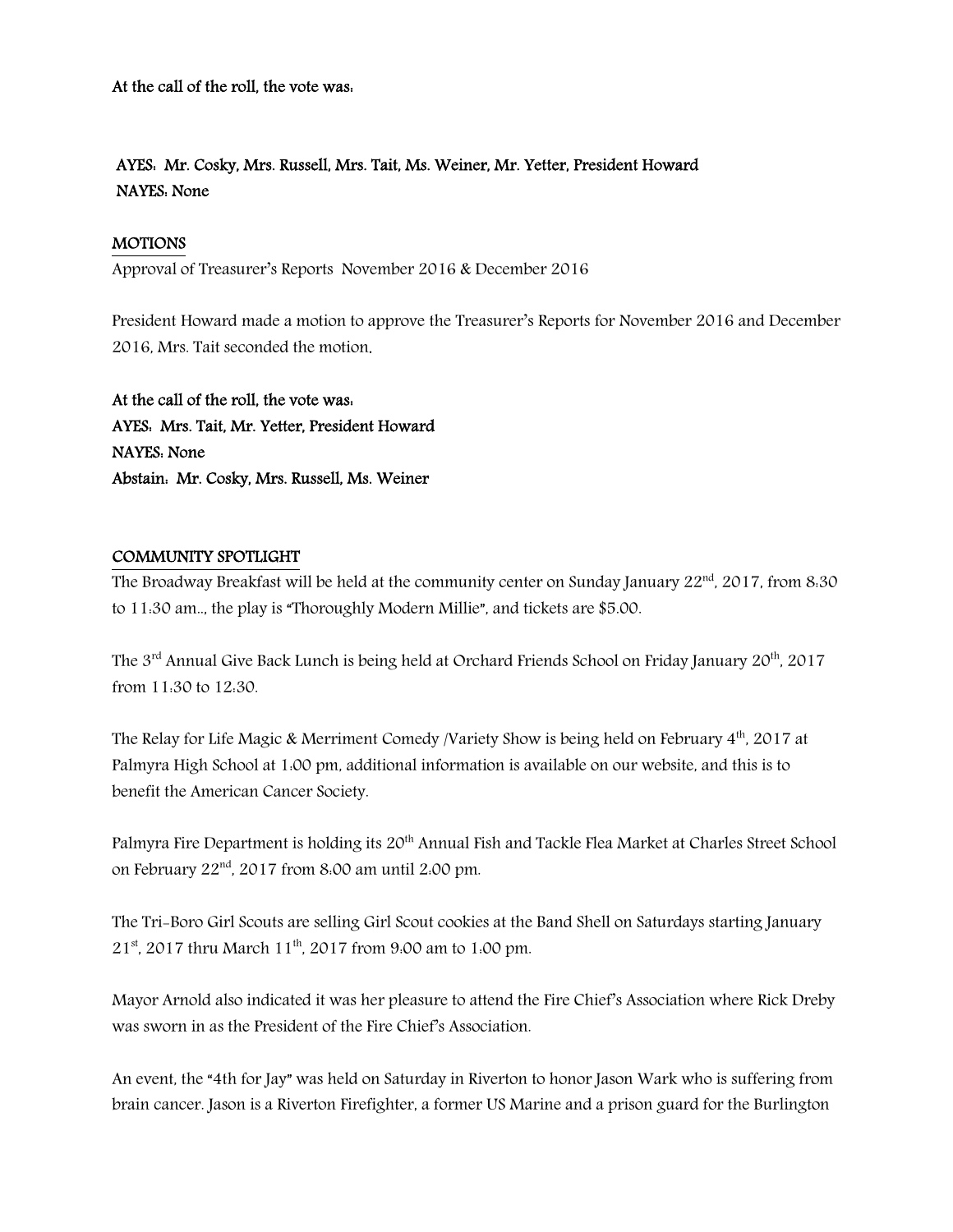County Department of Corrections. There was such an outpouring of love and support for this individual honoring him for the service he has given to the community.

On Saturday January 21<sup>st</sup>, 2017 there will be a ribbon cutting ceremony at Melissa's Pan a Spanish and Caribbean food restaurant located on Cinnaminson Avenue, at 10:30 am.. Please come out for the opening.

The Mayor then introduced Linda Hughes the new Freeholder from Burlington County. As you are aware the Borough of Palmyra applied for a grant from the Burlington County Freeholders in 2014 the application was for the Burlington County Municipal Park Development Program, we were awarded the grant in 2015 for \$125,000.00. The Mayor and governing body authorized Maser Consulting to undertake certain initiatives. Insentiently the bid opening for that project is January  $24<sup>th</sup>$ , 2017 at 10.30 am. at Borough Hall. The Mayor and Ms. Hughes then unveiled the sign to be placed where the project will be, notifying everyone that the park is coming. Mayor Arnold also notified everyone that we are still looking for a name for the park and a contest to name the park is in the works. Ms. Hughes, from the Burlington County Freeholders Office then added the Burlington County Municipal Park Development Program has been going on since 2009 and the Burlington County Freeholders have awarded over 25 million dollars to different municipalities during that time. Ms. Hughes then indicated it's so exciting to see what the various municipalities can do when they have sufficient funding.

#### DISCUSSION ITEMS

The Mayor held discussion regarding the appointment of an engineer for the Municipality. Mayor Arnold indicated the appointment for Borough Engineer was not confirmed by Borough Council at the reorganization meeting and there were (4) four companies which responded to the RFP/RFQ's; she further indicated the companies which responded were, Pennoni, Environmental Resolutions, Inc., CME Associates, and Maser Consulting. Mayor Arnold requested and asked council if they would appoint William Kirchner of Environmental Resolutions, Inc. as Municipal Engineer by way of resolution 2017- 63.

Mrs. Tait made a motion to approve Resolution 2017-63 appointing William Kirchner of Environment Resolutions Inc., as Municipal Engineer. Mrs. Russell seconded the motion.

# At the call of the roll, the vote was: AYES: Mr. Cosky, Mrs. Russell, Mrs. Tait, Ms. Weiner, Mr. Yetter, President Howard NAYES: None

Mayor Arnold held discussion regarding the appointment of Municipal Prosecutor. This appointment had been tabled until further information could be gathered. After conferring with our Solicitor regarding the wording of such resolutions to appoint the Municipal Prosecutor, Mayor Arnold then request by way of resolution 2017-64 the appointing of Adam S. Malamut and Vincent Campo of Liebling Malamut, LLC as Municipal Prosecutors for the Borough of Palmyra for 2017.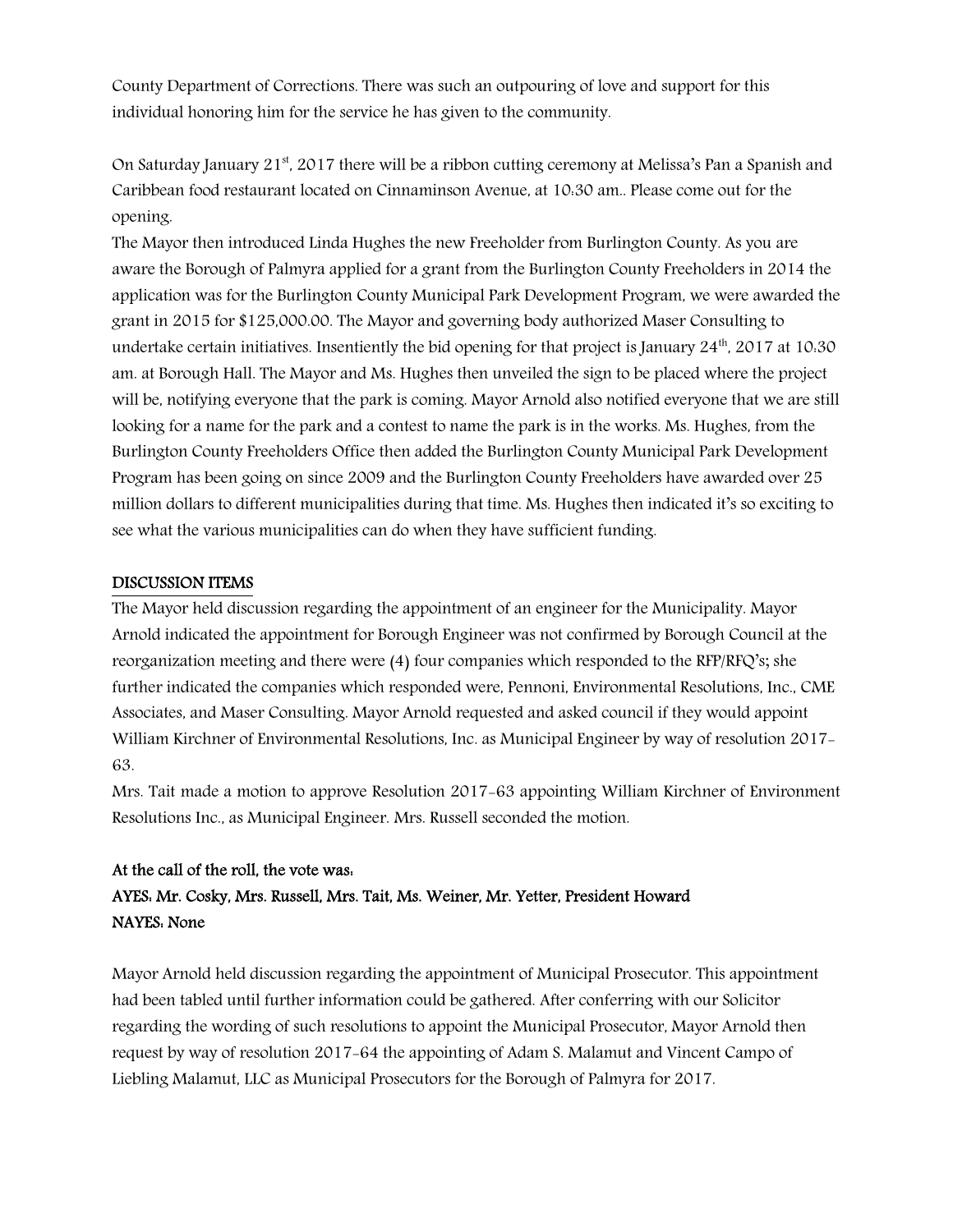President Howard made a motion to approve Resolution 2017-64 appointing Adam S. Malamut and Vincent Campo of Liebling Malamut, LLC as Municipal Prosecutors. Mrs. Tait seconded the motion.

# At the call of the roll, the vote was: AYES: Mr. Cosky, Mrs. Tait, Ms. Weiner, Mr. Yetter, President Howard NAYES: None Abstain: Mrs. Russell

Mayor Arnold indicated that Council Committees appointments were not confirmed at the reorganization meeting, so there are no committees currently in place, and no committee work is being done. Mayor Arnold also indicated she has not received any communication from council regarding the committee appointments. President Howard indicated that he had spoken with council members individually and would like to meet with Mayor Arnold and Mr. Gural to discuss the Council Committee appointments.

ERI was just appointed Municipal Engineer which was the position which Maser Consulting held last year and is currently holding in a holdover capacity until the Municipal engineer is appointed for 2017. There are projects which Maser is currently working on that if the governing body wishes to have them continue working on they would have to be appointed as a Special Projects Engineer for the Borough. That appointment would have to be awarded by a Non-Fair and Open award as Maser Consulting did not RFP/RFQ for the position of Special Project Engineer. Mr. Gural will ask Mr. Rosenberg to prepare a Resolution for council's consideration to appoint Maser Consulting, by a Non-Fair and Open Contract, as a special project engineer for the Borough of Palmyra for 2017. Mr. Gural will also forward a list of the current projects which Maser Consulting is working on, to the governing body.

Mr. Gural explained, at the previous meeting the governing body appointed Palmyra members to the Tri-Boro CERT Team; which originally evolved from the Burlington County CERT Team. Due to an incident which involved an injury to a member of the Tri-Boro CERT who submitted a workmen's comp claim to our insurance, which was denied. It was thought that the Burlington County CERT Team should have be responsible for that workmen's comp claim as there are laws which indicate that emergency responders are entitled to workmen's compensation, however they also denied that claim. Our insurance policy and the JIF Insurance Fund is not willing to cover a member of the Tri-Boro CERT team as there are members from other communities involved and their feeling is that all the participating communities should share that responsibility. This is what brings us to where we are today. After much discussion with other participating municipalities and several insurance companies what was decided is a shared service agreement is needed amongst the participating municipalities. The first step we have completed by specifically identifying and designating our members to the Tri-Boro CERT Team, they will be covered by our insurance carrier. In the absence of a certificate of insurance from the other participating municipalities we could also be held responsible not just for workmen's compensation claims but also for a general liability claims. Mr. Gural is requesting permission to seek a shared service agreement with the two other municipalities which defines everyone's responsibility but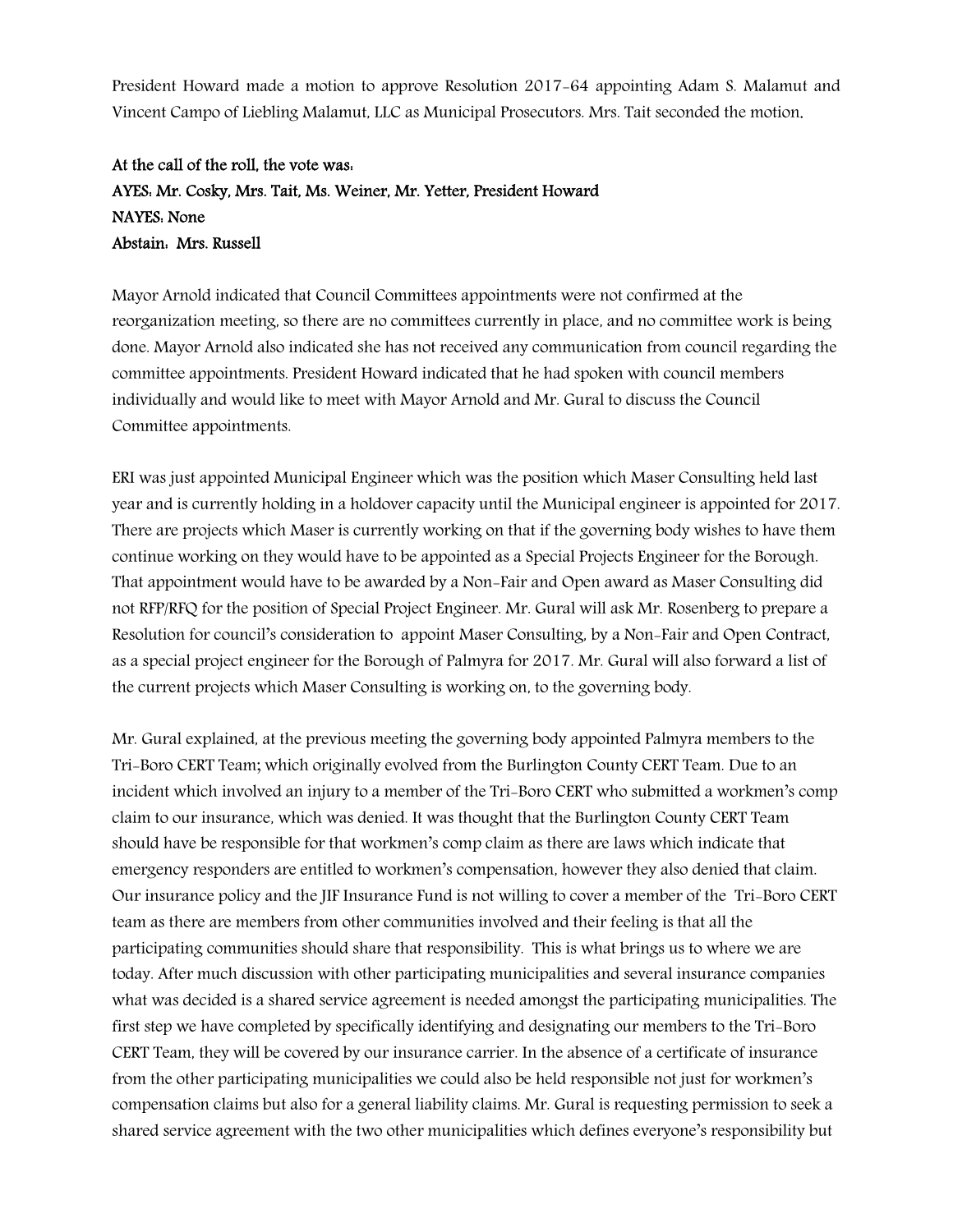also requires those municipalities to provide worker's compensation insurance along with general liability insurance for each member from their community, which is not a Palmyra member.

Eva Schultz, of the Tri-Borough Ambulance Squad, indicated they have an agreement with Cinnaminson Township regarding service and would like an agreement with the Borough of Palmyra as well. Mr. Gural indicated he did not know the contents of the agreement but would reach out to Cinnaminson Township and would get back to the governing body with additional information.

Our Code Enforcement Officer, Rick Dreby will be resigning effective January  $31<sup>st</sup>$ , 2017. Because of the timing of this resignation and the budget not being complete, now is the time to decide if you want that position full time as compared to part time as the position currently is. After much discussion it was decided that perhaps someone on staff could fill that void until budget time when the governing body can consider it again when they would have more information regarding our financial standing at that point.

Mr. Gural indicated it was brought to our attention that Field Turf, a manufacturer and installer of artificial turf fields, who installed our turf field at the Legion Park is being investigated for providing a faulty product from a manufacturing and installation perspective. There is a federal class action lawsuit pending against this company in which Palmyra is named as a location where this product was installed. Mr. Gural would like permission to forward the information to Mr. Rosenberg so he may advise the governing body as to what options are available to the Borough.

Earlier we spoke about Tony's Barber Shop. The Mayor has indicated she will be getting back to Mr. Ventura regarding the mural painting.

Mr. Gural spoke with council regarding the meetings format. The Mayor indicated the first meeting of the month, the caucus council meeting, will be a work session, information exchanges and discussion of the items to be presented and voted on at the regular council meeting on the third Monday of the month. At the regular council meeting, council will address ordinances and resolutions. If something comes up in the mist we will address it. This will also let the public know the timing of discussion items and action items.

Mayor Arnold indicated she would like to form an Environmental Committee which could evolve into an Environmental Commission, to address environmental issues of concern to our community. Some of these committees are also referred to as "green teams". Mayor asked Ms. Weiner and Mrs. Russell if they would be interested in taking the lead on that committee with the help of Mr. Yetter. Ms. Weiner indicated she would like to help or work with that committee however did not feel as though she could take the lead at this point. Mayor Arnold then asked Mr. Yetter if he would take the lead and he agreed.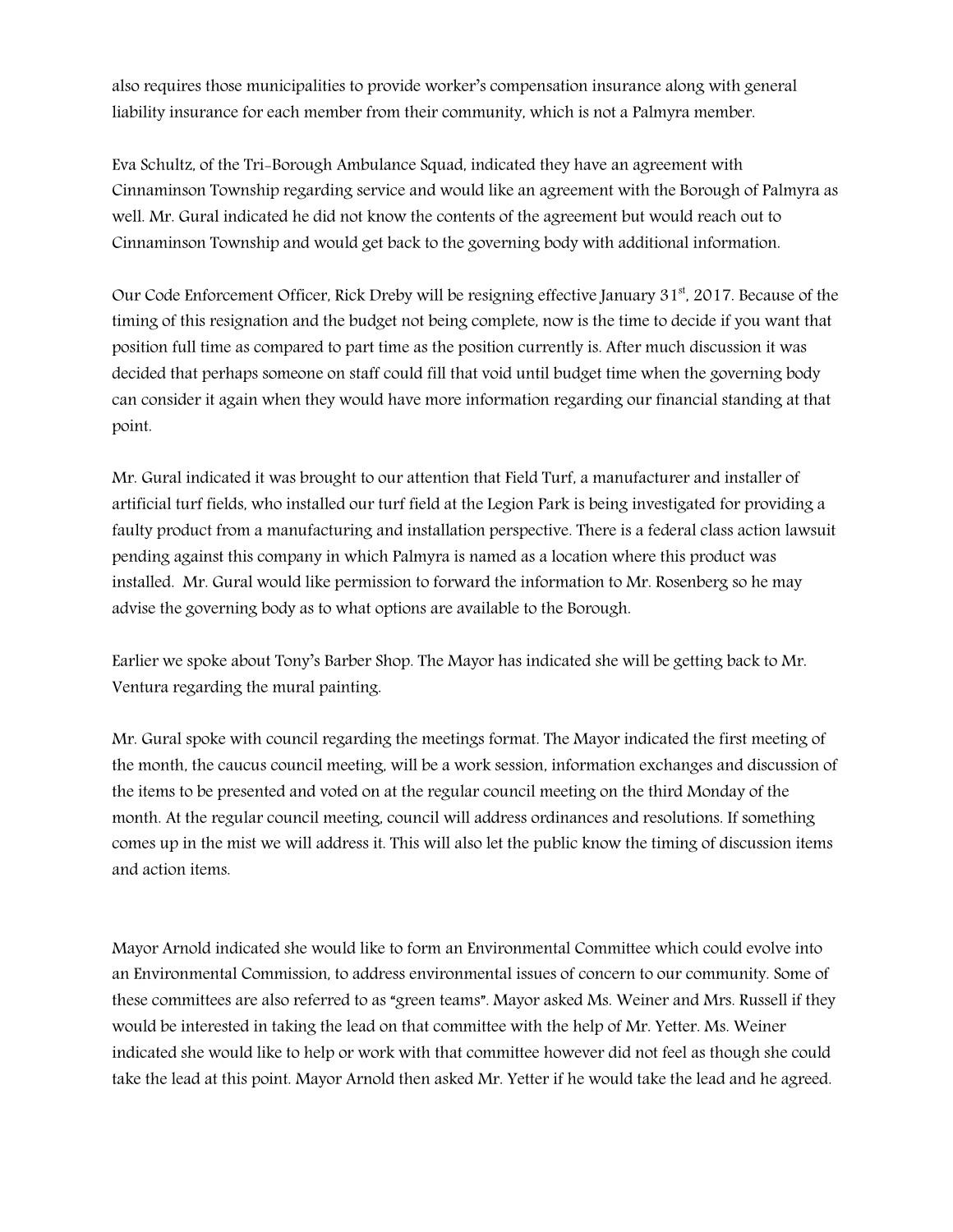#### ADMINISTRATOR REPORT

Mr. Gural indicated that transition meetings are under way with the professionals, Mr. Rosenberg is already up to speed and he will begin the transition from Maser Consulting to Environmental Resolutions tomorrow.

There is a meeting scheduled this Thursday at 2:00pm regarding the Fuel Storage/Distribution System. Mr. Gural, Mr. Henry, and John Jeffers the Executive Director of the Burlington County Bridge Commission, Pennoni and representatives from Consulting and Municipal Engineer will be meeting to discuss the a potential shared services agreement regarding the Fuel Storage/Distribution System construction and distribution. Mr. Gural indicated thru conversation recently had the Bridge Commission seems to have a real interest in this possibility. The design has already be completed, as the project has been bid before, however the storage tanks will have to be increased. Mr. Gural will get back to the governing body with the outcome of this meeting at our next meeting.

Mr. Gural explained, that the YMCA approached us with a grant opportunity they received; the YMCA CIVIC Engagement Program Grant; which would benefit at least 15 Palmyra High School students, primarily freshmen and sophomores. The program is a student leadership program, it's a three year program which would expose those students chosen to all types of civic minded programs. There is no cost to the Borough as the YMCA would pick-up all the costs involved. The YMCA sent the Borough a letter which the Mayor executed which indicated we would participate in the program. That letter was forwarded to you also. Hopefully we receive the grant.

The governor signed the Recycling/ E-waste Bill S981 into law. It basically indicates that the borough cannot accept or store electronic items at our public works yard. Also the landfill will not take electronic items them in bulk but will only take them from tax payers.

The Broad Street Traffic Calming/ Access to Transit Stop and the Orchard Avenue industrial road improvement are both applications submitted to NJDOT Safe Streets to Transportation, the applications are funded by the Burlington County Bridge Commission. The Borough submits a request for assistance the economic authority of the county, Burlington County Bridge Commission and they granted us the assistance to pay the grant writers namely C G P & H. who prepare the grant applications. We get the grants prepared at no cost to the Borough. The Broad Street Traffic Calming Grant promotes various striping and things of that nature in our downtown area. We are also seeking, by way of a Municipal Aid Grant, the complete reconstruction of Orchard Avenue. Kerbeck has agreed in principle to participate in the cost of those improvements of that road. What we are looking at is a partnership with the State and NJDOT to improve the residential session of Orchard Avenue which is one block, with the Borough contributing to the cost of reconstruction of the industrial area of Orchard Avenue which is the four short blocks and Kerbeck agreeing to participate in the cost of that part of the project.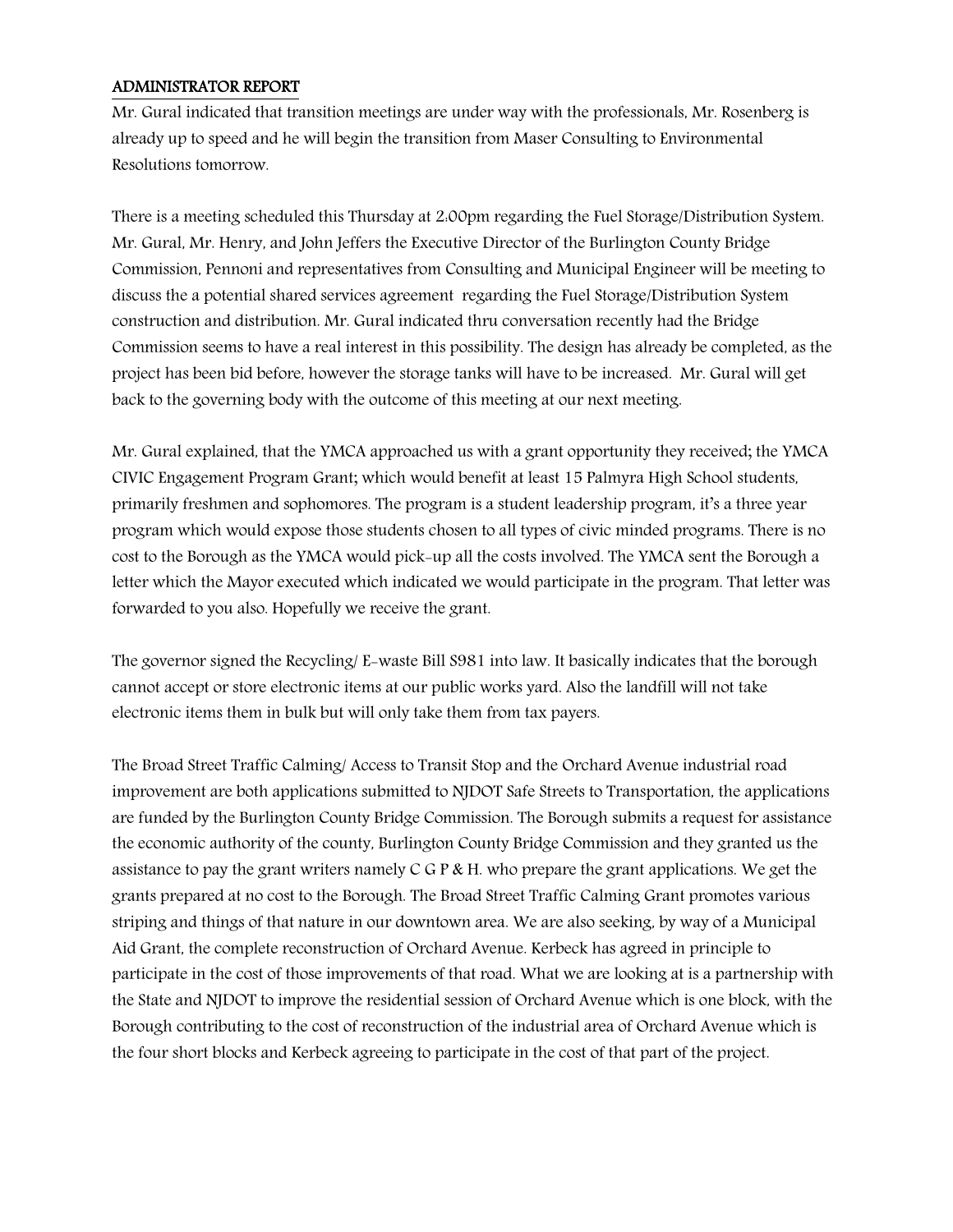Tracy Kilmer our safety coordinator, is handling the Burlington County JIF Safety Incentive Program so she may ask you to sign on behalf of particular department. We have won many awards in the past for her efforts with this program. Work safe play safe

We are again renewing our shared service agreement, which expired in December of 2016, with Cinnaminson Township for brine solution. Brine solution is a solution placed on the road prior to snow which keeps the snow from freezing on the roadway, making it easier to plow. Cinnaminson Township has agreed to renew and is putting forth their resolution at their next meeting after which they will forward the agreement along with resolution to us for execution.

The CDBC Small Cities Grant we applied for ADA accessible sidewalks and walkways in the Harbour has not been granted, although we have not received official notification.

The Borough Hall Conditions report by Maser Consulting has been distributed to Council. This is an overview of the future maintenance required of this facility to keep it in good condition. We are also waiting, and Mazer will finish it, for the report on the conditions of the Legion Field Facilities.

Mr. Gural indicated, council has been very responsive in signing up to participate in the various educational programs offered by Rutgers & NJLM Education Programs for Elected Officials .The Burlington County JIF Elected Officials Liability Seminar being held in March 29th of 2017 many of you have already sign up for, this is very important as the Borough receives a 250.00 credit for all that attend. Additionally the Bowen Budgeting Seminar will be held January  $26<sup>th</sup>$ , 2017, for those of Council who are interested. This program is one of the best municipal budget preparing seminars.

Mr. Gural indicated he has spoken with the executive director of Habitat for Humanity and they are willing to proceed with the transfer of the Tri-Borough Vets Property. Their intent is to subdivide the property so they can built two homes on that lot. With the permission of council Mr. Gural will be forwarding that paper work to Mr. Rosenberg to prepare the appropriate paperwork so that we may sell it to Habitat for Humanity for one dollar.

The four way stop at W Charles Street & Park Avenue will require an ordinance to complete the process. If it is the desire of council to proceed with the four way stop we can introduce the ordinance at the February  $21<sup>st</sup>$  meeting. Council agreed.

The Palmyra Fire Department has undertaken a study, a determination of need, regarding their existing ladder truck. Their intent is to move forward with a potential acquisition of a new Fire Truck, which cannot be done without the governing body's permission. The truck could cost \$950,000.00, moving forward from here it will be necessary for them to meet with the governing body to explain their need for the acquisition. This would be a capital purchase so you would have to allocate 5% of the cost, the down payment, in the Municipal budget, the balance of the cost would be funded thru a capital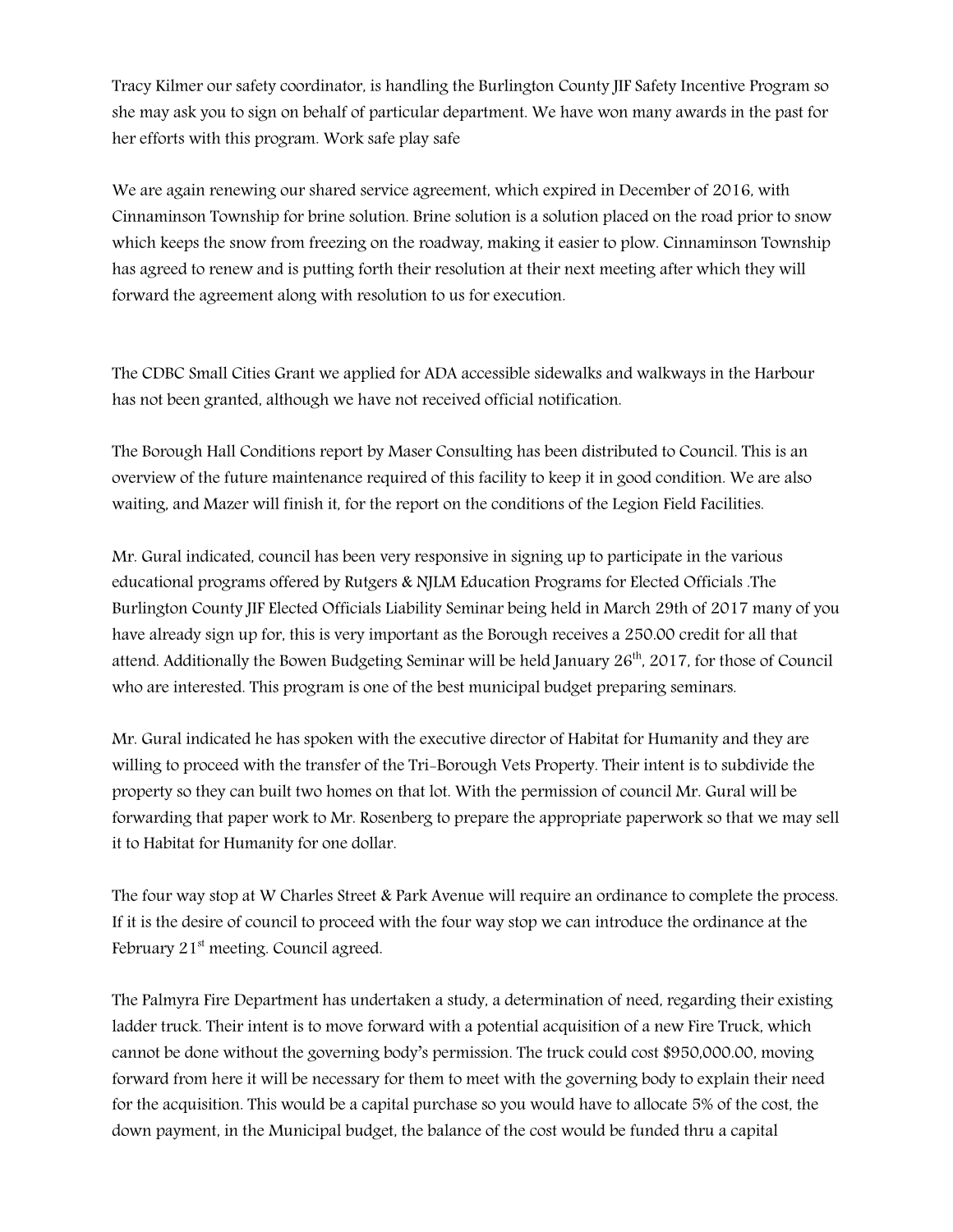ordinance. Mr. Roun indicated they are getting their final information together so that they can make a full presentation for the governing body in at the budget meeting.

Mr. Gural indicated the heat pump is going to be replaced in the Police Department in the coming weeks.

Mr. Gural, Tangy Johns and Donna Condo are working on a Veteran's Deduction Policy. The draft that policy will be presented at the next meeting for Borough Council consideration.

Mr. Gural stated we received a proposed agreement from Verizon regarding Verizon Wireless access to right-of way. That proposed agreement is being forwarded to Mr. Rosenberg for review. Once his comments are received Mr. Gural will get back with the governing body with that information.

Mr. Gural indicated the position Public Agency Compliance Officer (PACO) is apparently are required position the Borough is supposed to have. Donna Condo is familiar with it and has volunteered to handle it. He will be forwarding the information to Mr. Rosenberg for his review before the governing body makes any decision

We are in the process of updating the Website, any help you can give would be greatly appreciated. Once we have committee assignments we will update the Governing body page as it is most critical for the public to know how to reach the Governing Body with any concerns. Phone numbers and extensions for the Governing Body have already been updated.

Mr. Gural again indicated the Riverbank Park Project bid opening is January  $24^{th}$ , 2017 at 10.30 am.

#### COMMITTEE REPORTS

.

No Committee Assignments have been made therefore the following report was given by the Mayor: The construction office had 19 resale inspections for the month of November, indicating movement in the market place. Mayor also stated when you are having work done or solar panels installed contact the construction department to find out what permits are required. Additionally if you are having solar panels installed check with the construction dept. to make sure the correct amount of panels are being installed. There recently was a fire in the Borough at a home which had panels installed and it is hard for fire fighters to access properties with panels. The construction department also conducted12 resale inspections and 3 rental inspections in December of 2016.

The sewer/ public works department indicated more sludge, nighttime calls, and service calls were handled in November than December. Additionally in November 2016 Mr. Petitte went full time and Mr. Benson and Mr. Petitte saved the Borough six days' worth of outside maintenance work .The New Jersey Avenue pump station magnesium tank was winterized, and take note a new pump will need to be installed in early 2017 with an estimated cost of \$2,500.00. Ron J also crossed trained in the Sewer Department. In December Mr. Benson and Mr. Petitte saved the Borough two days' worth of outside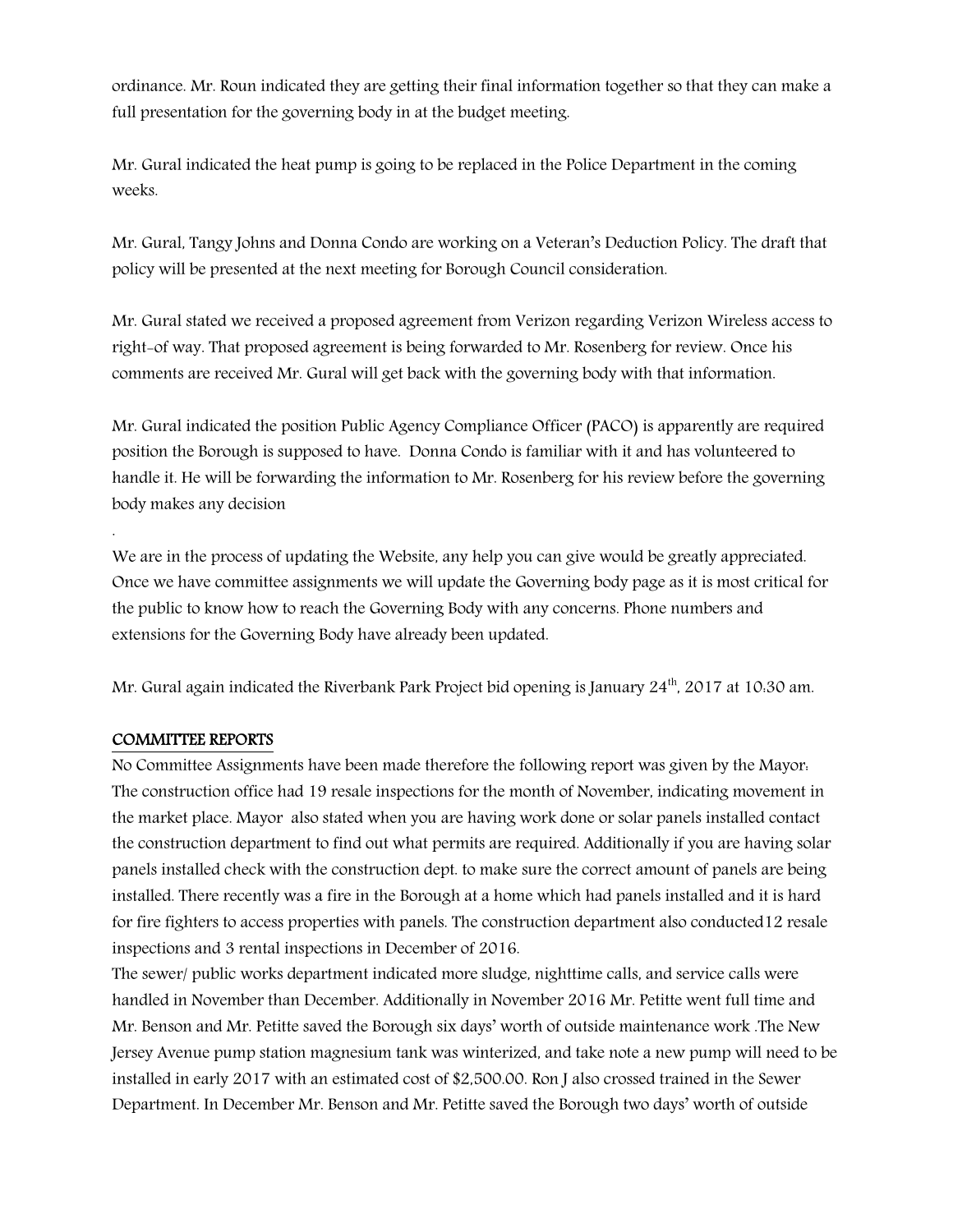maintenance work, and miscellaneous vehicle repair work is being handled by Mr. Jakubowski also saving the Borough money.

The Mayor indicated the Palmyra Police report indicates calls for service are down which she is attributing to a greater presence of the force on the streets. Mayor Arnold and Chief Pearlman were over many statistics comparing 2016 to 2015, the numbers indicate positive change. Mayor Arnold also indicated the report by Officer Kendall regarding his work at the school with the children was just awesome.

Mrs. Russell then stated she saw an article in the Burlington County Times in regards to making it easier for businesses in different towns. Mrs. Russell indicated the topic of a meeting she attended in December was what we could do to make it easier for business to come into our town, once committee assignments are completed she has the contact of a person who would be interested in coming and talking to council in regards to what we would like to do and how we can make it easier for business in town.

PUBLIC COMMENT Please sign in at the podium and state your name and address for the record. Council will give all comments appropriate consideration. Each citizen will be allotted up to five (5) minutes to speak, in order to allow everyone an opportunity to ask questions and express their opinions or concerns. Please direct all comments to the Mayor. Each citizen may only speak once during each public portion.

Mrs. Tait made a motion to open the public portion, President Howard second the motion.

All members present voted in favor of the motion.

**Mrs. Holloway – Broad Street** – Thanked the Borough for the beautiful decorations put up during the holiday season, and wanted to remind council that there are two residential blocks past Market Street on Broad Street that would like to be included when decorations are placed on the light poles, they always seem to be forgotten. Additionally Mrs. Holloway inquired why there is not a street sign on Rt.73 indicating where Broad Street is. Mrs. Holloway indicated most people pass Broad Street then get to the bridge and have to turn around. Mayor indicated she would get back to Mrs. Holloway after talking with Mr. Gural regarding the street sign.

Mr. Koltonuk – Broad Street- Mr. Koltonuk indicated he was having an issue with a street person who is pan handling and lounging on the sidewalk outside his storefront. Mr. Koltonuk indicated something has to be done to keep them off the sidewalk in front of the stores. He further indicated what he pays for rent is way too high and Borough Council needs to come up with some ways to help the Business Community. Chief Pearlman indicated panhandling is not illegal. You can't arrest someone for being on the street unless they are doing something illegal or they are violent, you can't violate their civil rights. The Mayor indicated they would have some additional conversations regarding this and she would get back to him.

Mr. McElwee - Columbia Avenue - Mr. McElwee ask Mr. Gural if the veteran deduction policy was going to make the deduction bigger. Mayor Arnold indicated the Veteran's deduction policy is to set in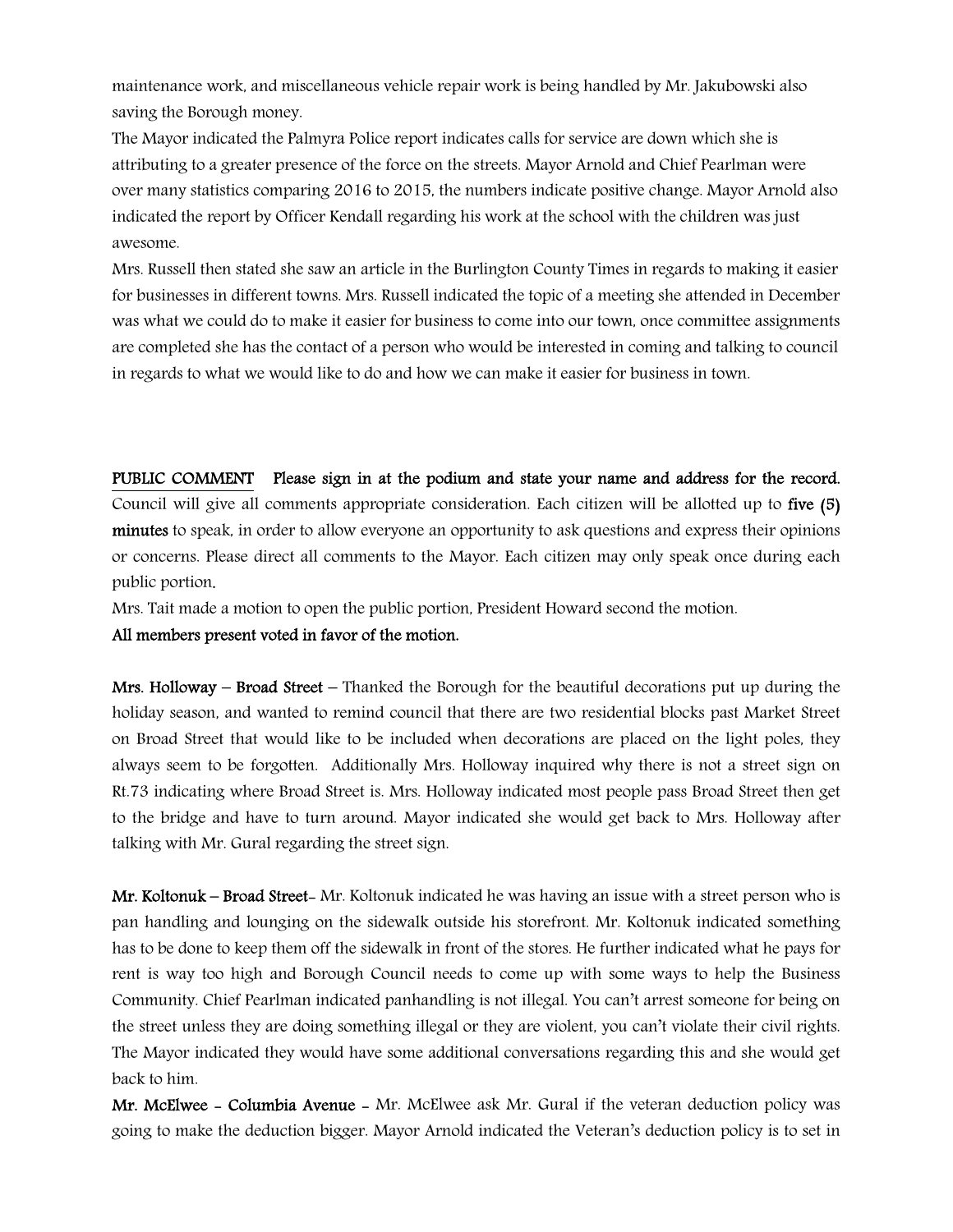place a policy for all to follow when determining how the totally disabled Veteran's Deduction should be handled. Mr. McElwee also indicated that if someone wanted to get rid of their Girl Scout cookies the Yellow Ribbon Club would gladly take them and send them to the troops, last year they sent over 2000 boxes. Mr. McElwee also attended the ceremony "July 4 Jay "in Riverton on Saturday for Jay, it was very nice to see them present him with a coin from the Warriors Watch Riders.

Mr. Rader – Habour Drive – The budget meetings will be starting in March. When are the printouts available for council? Mr. Gural and Mayor Arnold indicated that question could not be answered as information was still being gathered. Mr. Rader asked if about 100 line items was a reasonable estimate. He further indicated that perhaps before the budget hearings begin each council member should indicated they have had adequate time to review the handouts, as it is a very complicated process.

Mr. Roun – Maryland Avenue – Mr. Roun expressed the thought that perhaps we would want to dedicate the Riverfront Park in the name of a currently retired and/ or in the past deceased service workers of the Municipality.

Mrs. Veitenheimer – Rowland Street – On Resolution 2017-62 what is the dollar amount of the bills paid? Ms. Jackson responded \$1,338,475.62. With the change of the municipal engineer how much overlap will there be and how much more will it cost the taxpayers? Mayor Arnold indicated she could not answer that question at the moment. Is this considered a redo of everything Maser Consulting did this year? Mayor Arnold indicated there will be some overlap but don't feel it will be a complete redo. Ms. Veitenheimer indicated she was "very disappointed with this and you really have to consider the taxpayer instead of this political switching around".

No one else from the public wishing to be heard, Mrs. Russell made a motion to close the public portion. Mr. Cosky seconded the motion.

All members present voted in favor of the motion.

#### MAYOR AND COUNCIL COMMENTS

Ms. Weiner – We usually get our council packets on Friday, is there some way the packet can be disseminated earlier than Friday. It would be beneficial to all if we had the package at least one day earlier.

Mrs. Tait – no comment

Mrs. Russell – Is it possible to have a hard copy on Friday as well as the electronic copy? Mayor Arnold indicated there is a computer setup in the conference room that she may print a hard copy if she desires. Mr. Gural indicated their access to the network won't be available for another two weeks, so we will try to accommodate this request until they are set up.

Mr. Yetter- no comment

Mr. Cosky- Mr. Cosky thanked everyone for coming out to the meeting and for their comments. It's good to see the interest of the public, hear their comments and it's important for us to know where we need to go.

President Howard – President. Howard indicated the Palmyra High School had a good turnout for the MKL day of service, Ms. Foster's team did a great job they made 11 blankets and have 4 more to complete if anyone would like to come back and help. Mr. Howard visited a number of locations all